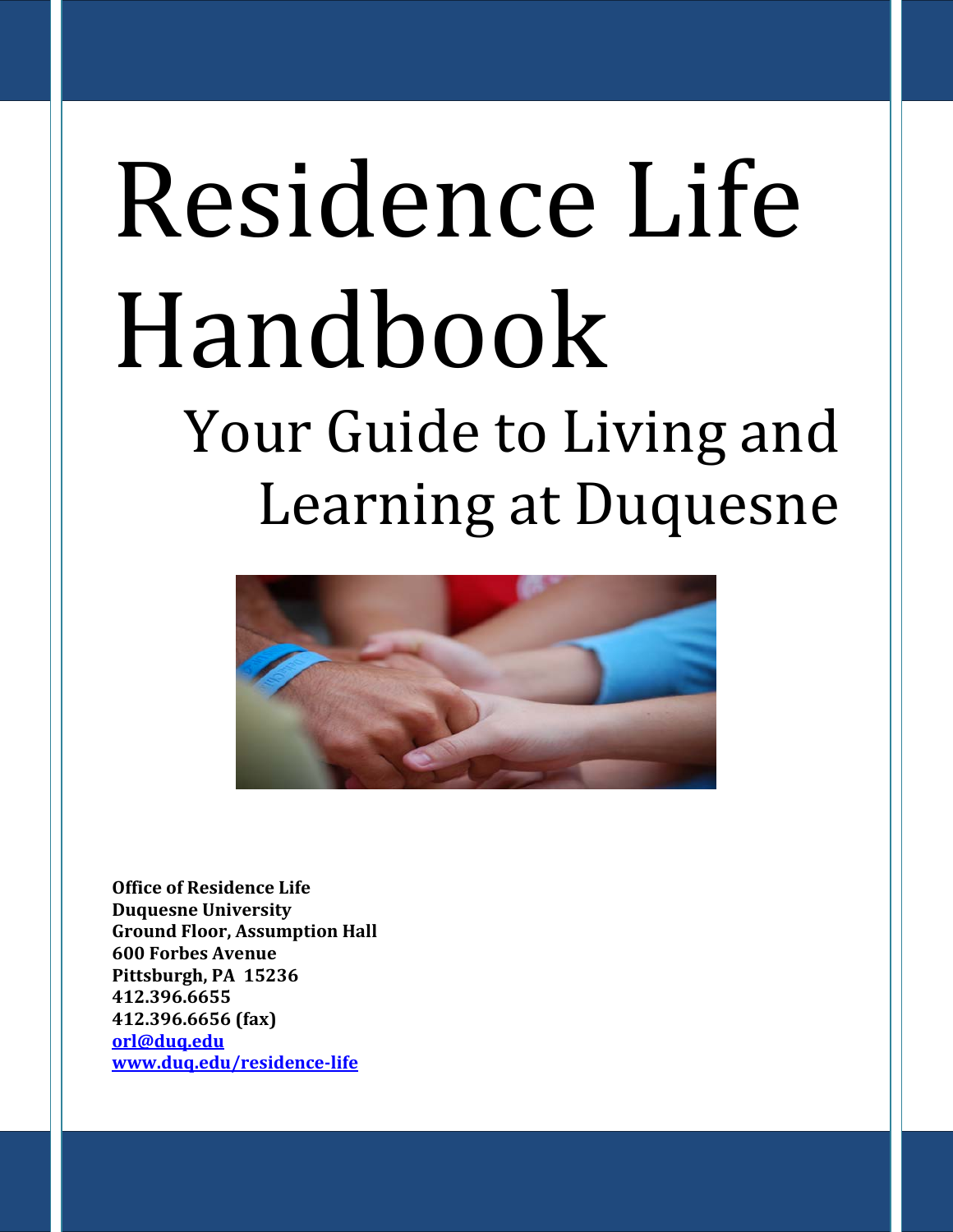# <span id="page-1-0"></span>**Table of Contents**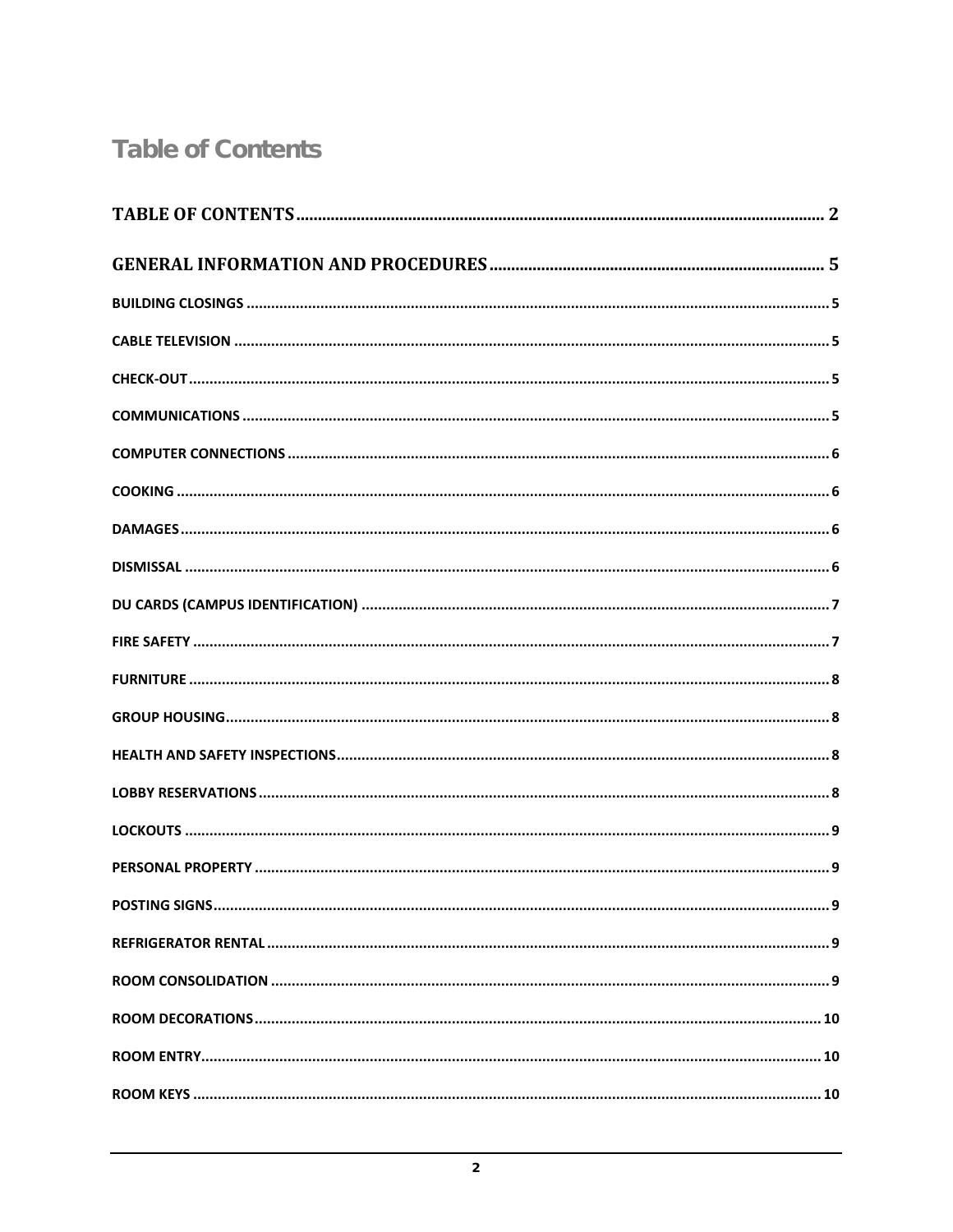| ROOM SELECTION PROCESS CONDITIONS THAT APPLY FOR DOUBLE ROOM, ROOM DEPOSITS AND ROOM |
|--------------------------------------------------------------------------------------|
|                                                                                      |
|                                                                                      |
|                                                                                      |
|                                                                                      |
|                                                                                      |
|                                                                                      |
|                                                                                      |
|                                                                                      |
|                                                                                      |
|                                                                                      |
|                                                                                      |
|                                                                                      |
|                                                                                      |
|                                                                                      |
|                                                                                      |
|                                                                                      |
|                                                                                      |
|                                                                                      |
|                                                                                      |
|                                                                                      |
|                                                                                      |
|                                                                                      |
|                                                                                      |
|                                                                                      |
|                                                                                      |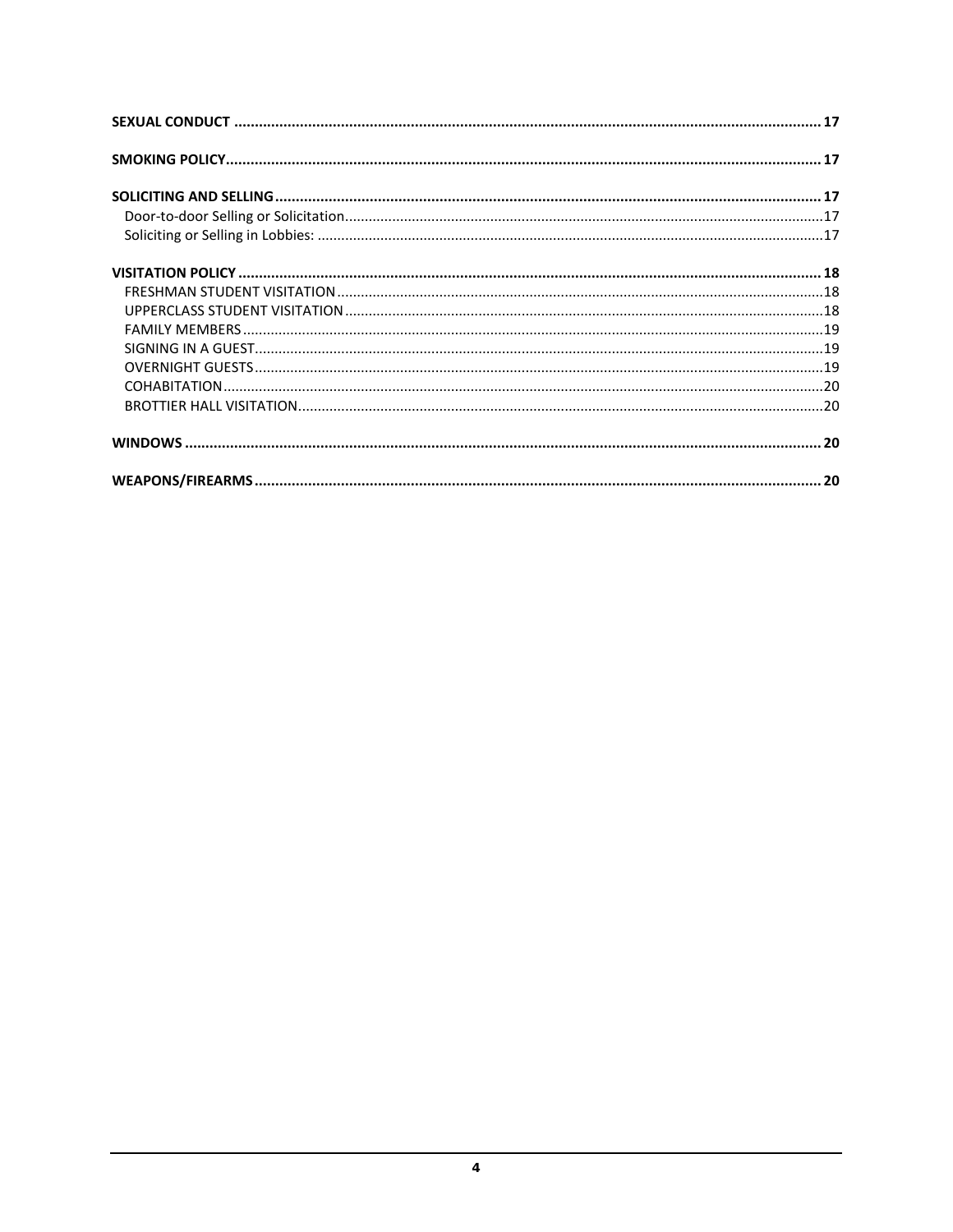# <span id="page-4-0"></span>General Information and Procedures

#### <span id="page-4-1"></span>BUILDING CLOSINGS

Duquesne University Living/Learning Centers close during University breaks as listed in the University Calendar. Living/Learning Center fees do not include housing for these break periods. Students who must stay on campus at these times will be required to pay additional charges of \$30.00 per day for a room over the break period, and board must be provided by the student. Living Learning Center policies and procedures may also be amended during break periods. If your building closes during a break period, you may be offered temporary housing in another building.

Limited staffing availability during break periods makes it necessary to limit visitation privileges during these times. Residence Halls are not available for occupancy for early arrival or late departure by resident students who have not made prior arrangements with the Office of Residence Life during break periods.

Students are required to vacate the Living Learning Center within twenty-four (24) hours of the last exam of the semester, or the termination of the Housing Agreement, whichever occurs first. This is true for Fall, Spring and Summer terms.

#### <span id="page-4-2"></span>CABLE TELEVISION

In order to take advantage of the cable television service provided in the Living/Learning Center rooms, each student is encouraged to furnish his/her own cable television cord that connects his/her television to the cable jack at the wall. Students who experience problems with their cable should contact Comcast directly at 1.800.COMCAST. Please be sure you are experiencing a cable problem rather than a problem with your television before contacting Comcast.

#### <span id="page-4-3"></span>CHECK-OUT

Any time a student decides to permanently vacate his/her room the student must:

- Inform the Resident Director
- Clean his/her room. There will be a \$100.00 fine for cleaning an excessively dirty room and/or for carpet removal
- Lock door upon departure and return his/her key to the Resident Director
- Return / exchange the DU Card.

Resident Assistants are not responsible for assessing room or common area damages, or the collection of keys. Resident Directors will make final decisions on room conditions.

The housing agreement is in effect until the student's room key is returned to the above-named staff members.

#### <span id="page-4-4"></span>COMMUNICATIONS

Your Duquesne University personal email account is the official method of communication for Duquesne administrative matters. You are required to periodically check your account for time critical notices such as billing notifications, insurance requirements or other important alerts or administrative notices requiring a timely response. Notice will be considered received one day following the date the notice is posted to your email account. Failure to check your email account does not excuse or exempt you from any actions required of you by the University.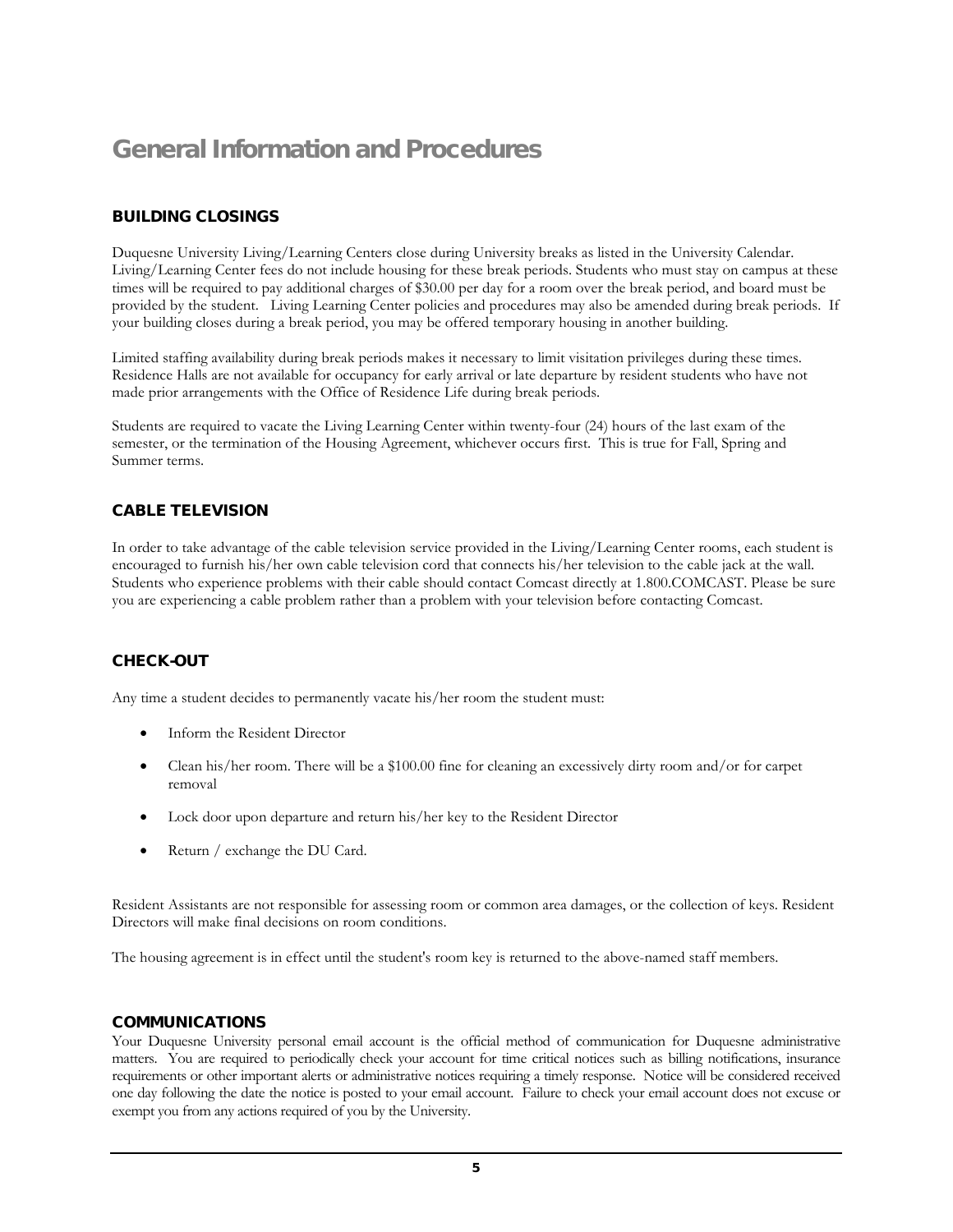# <span id="page-5-0"></span>COMPUTER CONNECTIONS

Each Living Learning Center room is equipped with a network port for each resident of the room. These ports enable residents to connect with the University's network and the internet.

#### <span id="page-5-1"></span>COOKING

Students are permitted to bring a U.L. approved hot pot, popcorn maker, coffeemaker or microwave. Items not permitted due to safety concerns include (but are not limited to): electric frying pans, toasters, toaster ovens, sandwich makers, grills, hot plates and immersion coils. ALL non-approved items may be confiscated by the Office of Residence Life staff.

#### <span id="page-5-2"></span>DAMAGES

The student shall be responsible and pay for any damages caused by the student or the student's guests or invitees to the living quarters, furnishings or to any other area of the Living/Learning Center or its equipment. At the expiration of this agreement, the student shall leave his/her living quarters in the same order and condition of repair as when he/she took occupancy, reasonable wear and tear excepted.

#### Student Rooms:

A room inspection form is completed by Residence Life staff prior to the time that a student moves into a room. It is the responsibility of the resident student to review this form and point out any damages to his/her Resident Assistant. Students are liable for the damage cost of any item that is vandalized or damaged during the time of occupancy. Any damage in a student room that cannot be tracked to a single individual will be billed to all residents of the room. It is imperative that students read and sign the room inspection form on move in day and upon departure. Damages are assessed based on the condition of the room and the information on the inspection form.

#### Common Areas:

Students are responsible for damage in the common areas in which they live. If damage, vandalism, and/or theft of university property occur in a common area, residents will be given notice and an opportunity to identify the individual(s) responsible. If a responsible party is not identified, all residents of the living area may be charged for repair of the damage/vandalism and/or replacement of stolen property.

#### <span id="page-5-3"></span>**DISMISSAL**

Any student who is removed from the Living-Learning Centers for disciplinary reasons must:

- Remove all belongings from the Living-Learning Center
- Relinquish the room key to the Resident Director
- Relinquish the resident identification card to the Resident Director
- Cease to occupy the Living-Learning Center immediately.

No refund will be made to the student.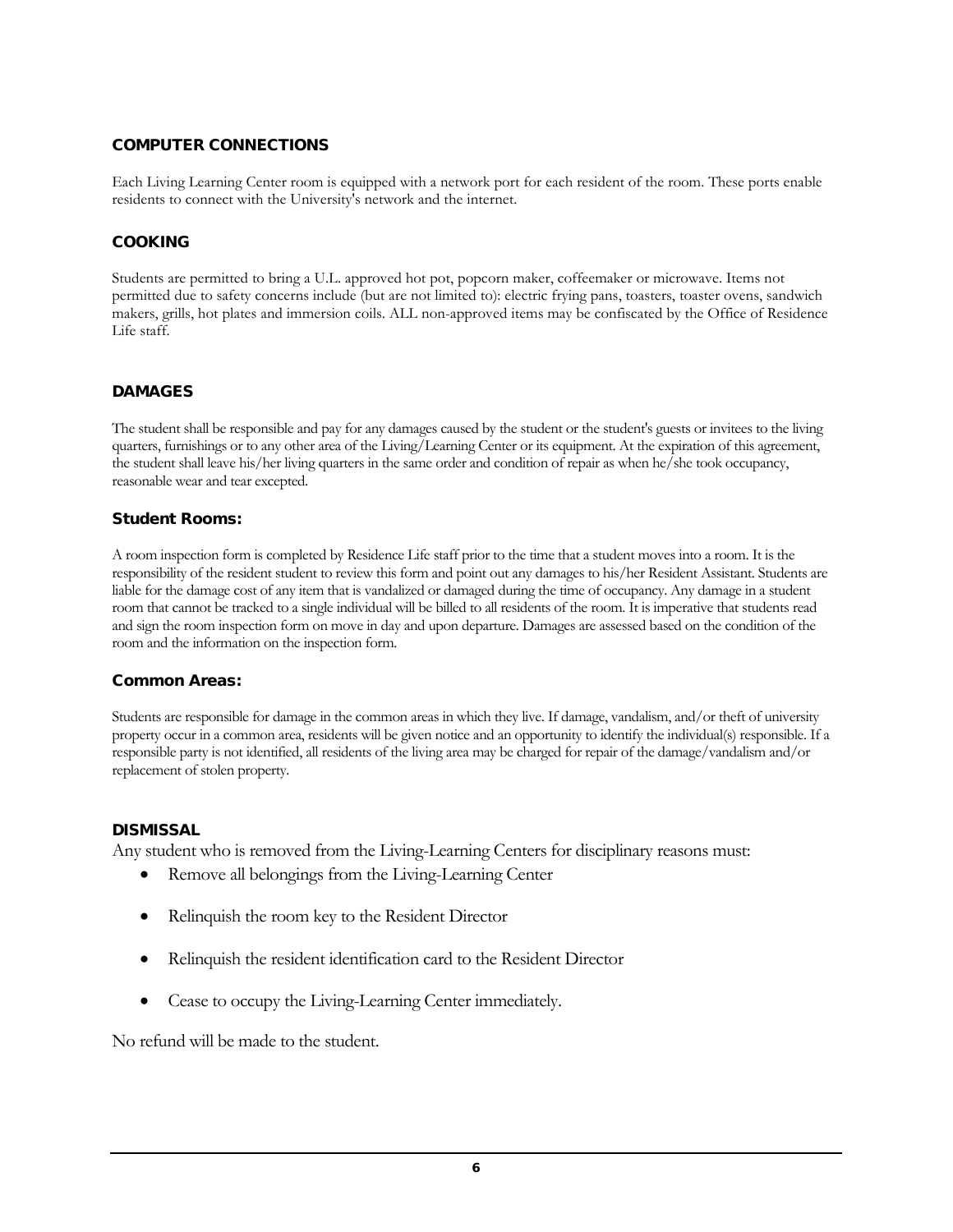# <span id="page-6-0"></span>DU CARDS (CAMPUS IDENTIFICATION)

Students must carry their DU Card at all times. All Living/Learning Centers are equipped with electronic card readers. Building security regulations require that DU Cards be swiped and displayed to gain access to the Living/Learning Center. A student that fails to properly present and swipe his/her Duquesne ID upon entering the Living/Learning Center is subject to verification procedures and judicial sanctions. In addition, any individual attempting to enter a Living/Learning center with a non-current Duquesne ID Card is subject to judicial action. The card will be confiscated and returned to the ID Center. You will also need to present your DU Card to enter the Dining Halls, computer labs, swimming pool, and to check out books at the Library.

Students are permitted to keep their DU Card over the summer months. At the beginning of each fall semester the DU Card must be returned, or a \$20.00 replacement fee will be assessed if the card has been lost.

Students who lose their DU Card must go directly to the DU Card Center in room 203 of the Duquesne Union. Normal office hours are 8:30 - 4:30 p.m., Monday - Friday. If you lose your DU Card over the weekend, you may stop by the Public Safety Office to receive a temporary card which is valid for three (3) days. If you have been unable to locate your card after the temporary card expires, you must purchase a new one. The cost of a replacement is \$20.00.

Students who have a damaged DU Card should go directly to the DU Card Center. A replacement fee will be incurred. The amount of the replacement fee will depend on the number of occurrences the student has had. For example, the first damaged card will incur a \$5.00 replacement fee, the second damaged card will incur a \$10.00 replacement fee, and any additional damaged cards will incur a \$20.00 replacement fee. The DU Card Center will confiscate damaged cards and the student will need to purchase a replacement card. There will be no exceptions.

Remember that any University staff member, at any time, can ask any student to present his/her DU Card. Failure to present your card upon request will result in disciplinary action. Altering or forging DU Cards, providing false, or misleading information, or using a card that belongs to another student are expressly forbidden. In addition, students are not permitted to allow anyone else to use their DU Cards.

#### <span id="page-6-1"></span>FIRE SAFETY

Fire alarm boxes and smoke detectors are located on each Living/Learning Center hallway. In the event of an alarm, all residents and guests must evacuate the Living/Learning Center. Tampering with or setting off an alarm will result in severe disciplinary action which may include suspension, expulsion and/or a fine. Refusal to evacuate also jeopardizes the safety of police/fire personnel and will result in disciplinary action. Residence Life staff reserves the right to enter rooms to insure that all have evacuated. Applicable local, state and federal laws apply to tampering with fire equipment or failure to evacuate.

Residents are required to vacate the living area immediately at the sound of an alarm. Fire evacuation procedures for your living area will be announced by your Resident Assistant at the first floor meeting of the semester. Students must respond to every alarm as if an emergency situation exists. During fire alarms the City of Pittsburgh Fire Department takes charge of the living area. Students and guests of students must comply with any request from Residence Life, the fire department, or police personnel, without discussion, during any fire alarm.

# Fire Equipment:

Unauthorized use or tampering with emergency or safety equipment is strictly prohibited. Illegal use of fire alarms, fire hoses, extinguishers, trouble detectors, and fire doors is a violation of state and local law which jeopardizes the safety of other residents. Violation of any of the above will result in disciplinary action, including a fine.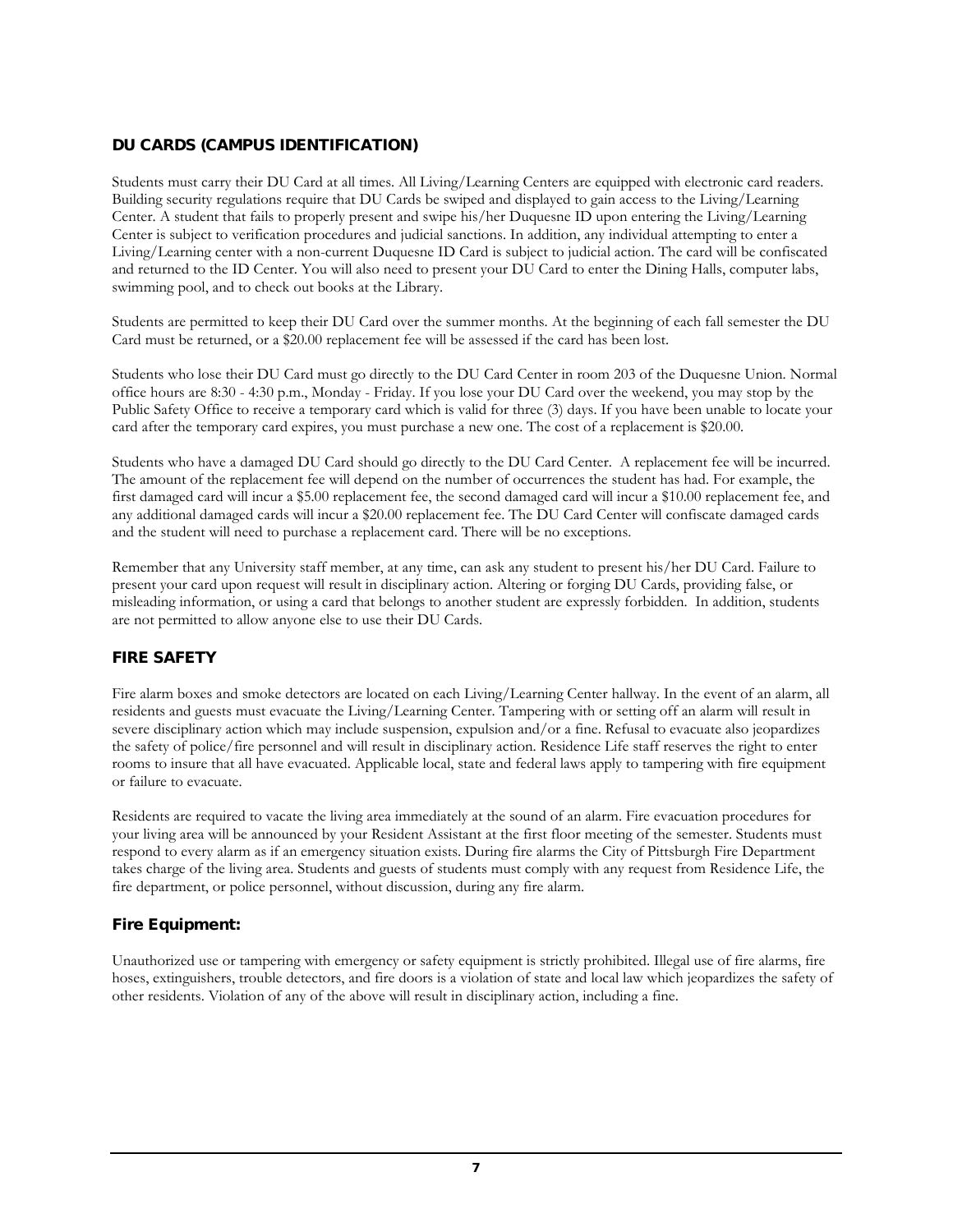# Fire Drills:

Fire drills are held periodically. Safety practices during these drills are to be taken seriously. All students are required to leave the building during a fire drill or face severe disciplinary action.

#### <span id="page-7-0"></span>**FURNITURE**

Residents may arrange furniture within their room in any reasonable manner. Furniture must remain in the room, rest on the floor, and may not be suspended or placed on supports (including but not limited to bed risers or concrete blocks). Furniture must be reassembled and closets placed against a wall prior to departure. It may not be moved from one room to another. Each piece of furniture in your room is inventoried and you are responsible for it. You and your roommate will be responsible and must pay for missing or damaged furniture and/or be assessed a fine. All provided furniture must remain in the room. Students are not permitted to take furniture from other rooms. Furniture that is attached to the floor or walls of a room may not be moved. Study carrels may not be removed.

Furniture provided for lounges and recreational areas MAY NOT be moved into student rooms. A fine will be assessed for each prohibited piece of furniture found in your room.

#### <span id="page-7-1"></span>GROUP HOUSING

**Individuals who do not meet the following criteria may be prohibited from participating in the Group Housing process:**

- **Must be a current Duquesne student**
- **Must have a \$0 student account balance or be on the University's monthly payment plan**
- **Must have no outstanding judicial sanctions**
- **Must make a \$300** non-refundable **deposit**

Group housing is a program designed to enhance the living/learning experience of selected groups by creating an atmosphere for development of various residential lifestyles and programs.

Group housing is a privilege, not a right, which is extended to the selected groups for one academic year. Students who share a common interest, social organizations and Greek organizations may apply for group housing.

The group housing selection process takes place during the spring semester. Detailed information on the group housing selection process will be made available from the Office of Residence Life at the beginning of the spring semester.

Housing deposits are due by the last day of the group selection process. No group will be assigned an interest wing unless all spaces are filled and all necessary deposits are paid.

#### <span id="page-7-2"></span>HEALTH AND SAFETY INSPECTIONS

Office of Residence Life staff members conduct room inspections in order to determine if residents are complying with health and safety regulations. These inspections will be conducted when closing the building for vacation periods and periodically throughout the semester under the provisions listed in the Code of Student Rights, Responsibilities and Conduct. Students should be aware that beds are to remain on bed frames and that there should be no hanging fabric, sheets or fishnet from ceilings or walls. Any hanging item must lie flat against the wall; all four walls must be clearly visible from the room door. Numerous fabrics and/or posters are a fire concern and may be confiscated if believed to be a hazard. Personal items should not be left in community bathrooms. All screens must be placed in the window and batteries kept in smoke alarms. It is the responsibility of residents of Vickroy Hall to clean suite bathrooms in accordance with the policies.

#### <span id="page-7-3"></span>LOBBY RESERVATIONS

Residents must obtain permission from the Resident Director to sell merchandise or services in the Living/Learning Centers. All activities must adhere to residence hall policies and may not be in conflict with the standards established by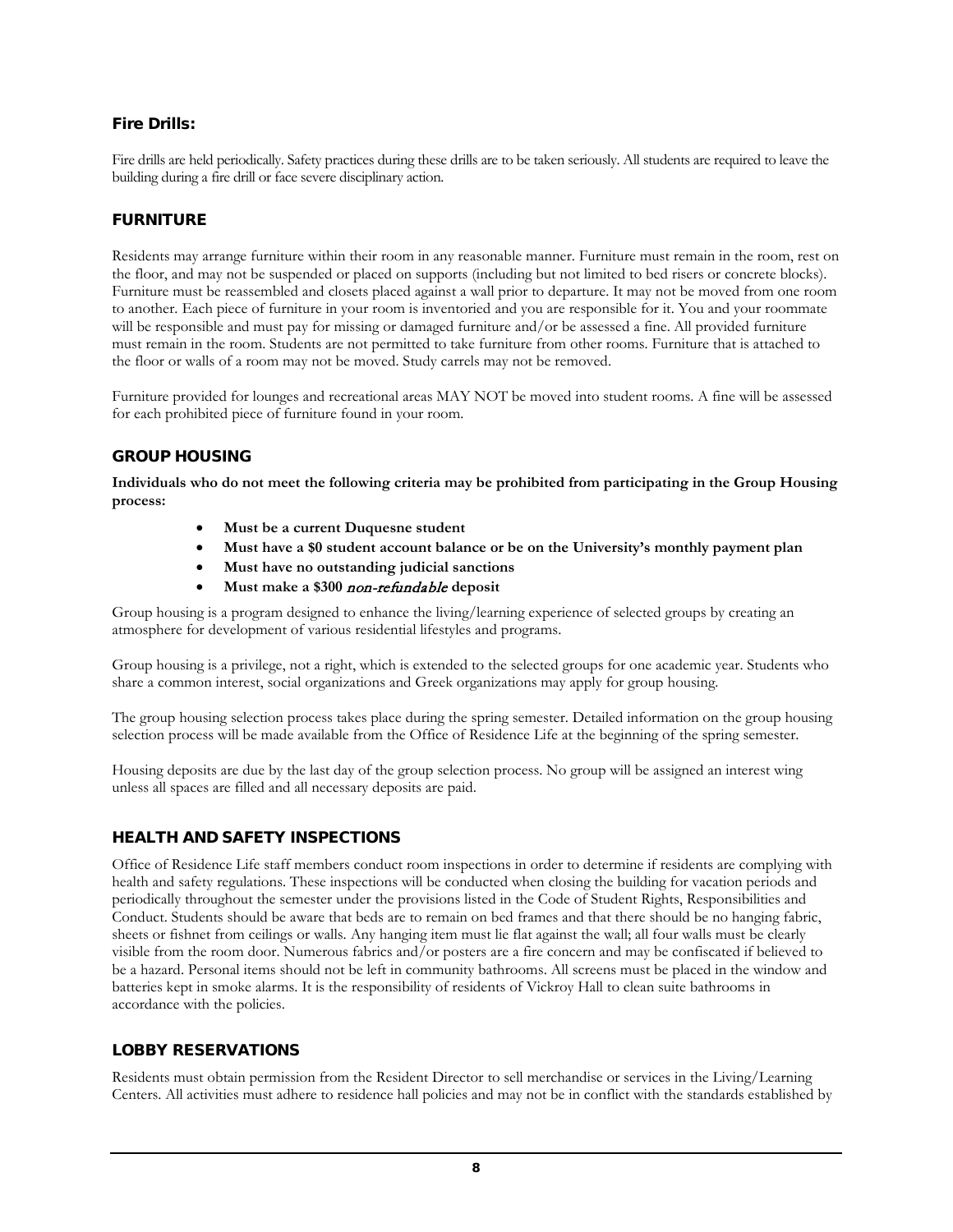the City Health Department or with University contract with private vendors or suppliers. All sales are to end by midnight. Detailed information may be obtained from each Resident Director's office.

# <span id="page-8-0"></span>**LOCKOUTS**

When locked out of his/her room, a student should contact front desk personnel for assistance. The fine for a lock-out is \$2.00 from 8:00 a.m. to midnight, and \$5.00 from 12:01 a.m. to 7:59 a.m. STUDENTS SHOULD CARRY THEIR KEY WITH THEM AT ALL TIMES. Students may have to wait until a Residence Life staff member is available to address the lockout. A Resident must his/her present DU Card before a lockout is completed.

#### <span id="page-8-1"></span>PERSONAL PROPERTY

Duquesne University is not responsible for any loss of students' personal property. Students are advised to seek protection for their property at all times. The University has made arrangements with an insurance company to make property and loss coverage available to interested students. The University does not benefit from the sale of any policies. For further information, contact the Office of Residence Life. Please remember to always lock your doors at all times.

#### <span id="page-8-2"></span>POSTING SIGNS

- All flyers and posters must be approved by the Resident Director of the building in which they are to be posted.
- Approved posters must be stamped by the Resident Director's office. Stamped copies of the poster are not permitted to be reproduced.
- Flyers or posters must not use offensive language or be sexist or racist in nature. Also, they must not promote the use of alcohol or other drugs.
- There is a limit of 2 flyers or posters per floor.
- There is a limit of 3 flyers or posters in the lobby area.
- All signs must be posted on bulletin boards ONLY! Signs posted in other areas will be removed.
- The group, individual, or organization posting the signs is responsible for their removal 24 hours after the date of the scheduled event.

#### <span id="page-8-3"></span>REFRIGERATOR RENTAL

Refrigerators and microwaves are available for by students. Prices and dates of rental will be posted in each living area at the beginning of the academic year. If a student wishes to provide his/her own refrigerator, it must meet the University standard (no bigger than 3 cubic feet) and be approved by the Office of Residence Life.

#### <span id="page-8-4"></span>ROOM CONSOLIDATION

As indicated in the housing agreement, Residence Life may consolidate students living alone in a double room; every attempt will be made to see that students paying double room rates have a roommate.

Room consolidation may occur at any time in the semester, but it will generally occur in the first 3 weeks of the semester. If space permits, students may elect to pay single room fees. Consolidation will occur as follows: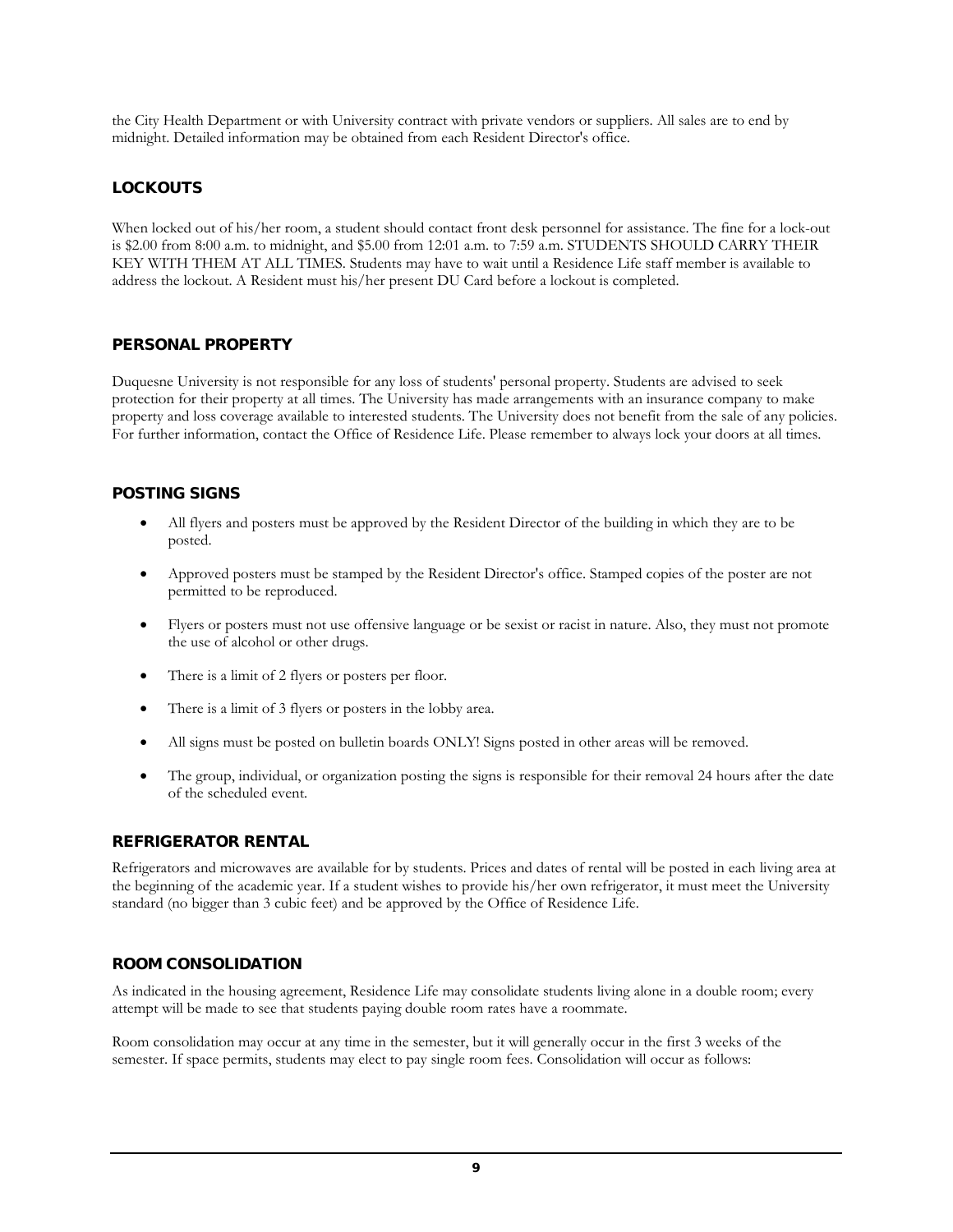- A student without a roommate is notified in writing by the Resident Director. The student must identify a roommate, be assigned one by the RD or be required to move from his/her room to that of another single student.
- Listings of the residents involved in the room consolidation process will be available in each building office for review by a student in need of a roommate.
- After a specified time period, a student who has not voluntarily attained a roommate will be assigned a roommate by the Resident Director or be required to move from his/her room into another room. Moves will generally occur only within the building to which a student is assigned, unless circumstances dictate otherwise. For those who have unsuccessfully attempted to find a roommate, the double occupancy room may be maintained provided the student remains on his/her side of the room, keeping all of his/her belongings in one closet, one dresser, etc. A new roommate may be assigned to that space at a moment's notice, if necessary. There will be periodical spot checks to that effect. If belongings are found on the other side of the room the student will immediately be assessed the additional charge for a single room.

A student who has been reassigned must move within 48 hours of notification and must follow the proper room change procedure. When a student becomes aware that he/she is the sole occupant of a double room, it is his/her responsibility to notify the Resident Director immediately.

#### <span id="page-9-0"></span>ROOM DECORATIONS

Students are permitted to hang pictures and other decor. However, significant damage which will necessitate painting or repair will be at the occupant's expense. Scotch tape is not permitted to be used on the walls or door for any reason. No traffic or public signs are permitted in the rooms. Fire code precludes the usage of flammable Christmas/holiday decorations. Due to fire hazards, doors may not contain excessive materials such as poster, gift wrap, and/or door signs. At the discretion of the Resident Director, inappropriate or offensive materials may be removed.

#### <span id="page-9-1"></span>ROOM ENTRY

The University and the staff of the Office of Residence Life reserve the right to enter student rooms for maintenance repairs, during an emergency, to protect life or property from imminent injury, if there is sufficient reason to believe that a violation of University policy is occurring in the room or for any other reasonable purpose.

# <span id="page-9-2"></span>ROOM KEYS

Room keys are assigned to residents upon checking into their Living/Learning Center. They are not to be duplicated. Students are urged to exercise caution in safeguarding their key. STUDENTS SHOULD CARRY THEIR ROOM KEY WITH THEM AT ALL TIMES. Students who lose a key or return a key that is damaged or unusable are billed for the cost of a replacement. Students are not permitted to allow anyone else to use their room keys or to use a room key that does not belong to them.

# <span id="page-9-3"></span>ROOM SELECTION PROCESS CONDITIONS THAT APPLY FOR DOUBLE ROOM, ROOM DEPOSITS AND ROOM SELECTION LOTTERY PROCESS:

**Individuals who do not meet the following criteria may be prohibited from participating in the room selection process:**

- **Must be a current Duquesne student**
- **Must have a \$0 student account balance or be on the University's monthly payment plan**
- **Must have no outstanding judicial sanctions**
- **Must make a \$300** non-refundable **deposit**

**Payment:** Proof of a \$300.00 room deposit must accompany every housing agreement. Payments should be made by personal check, cashier's check, credit card or money order made payable to Duquesne University for the amount of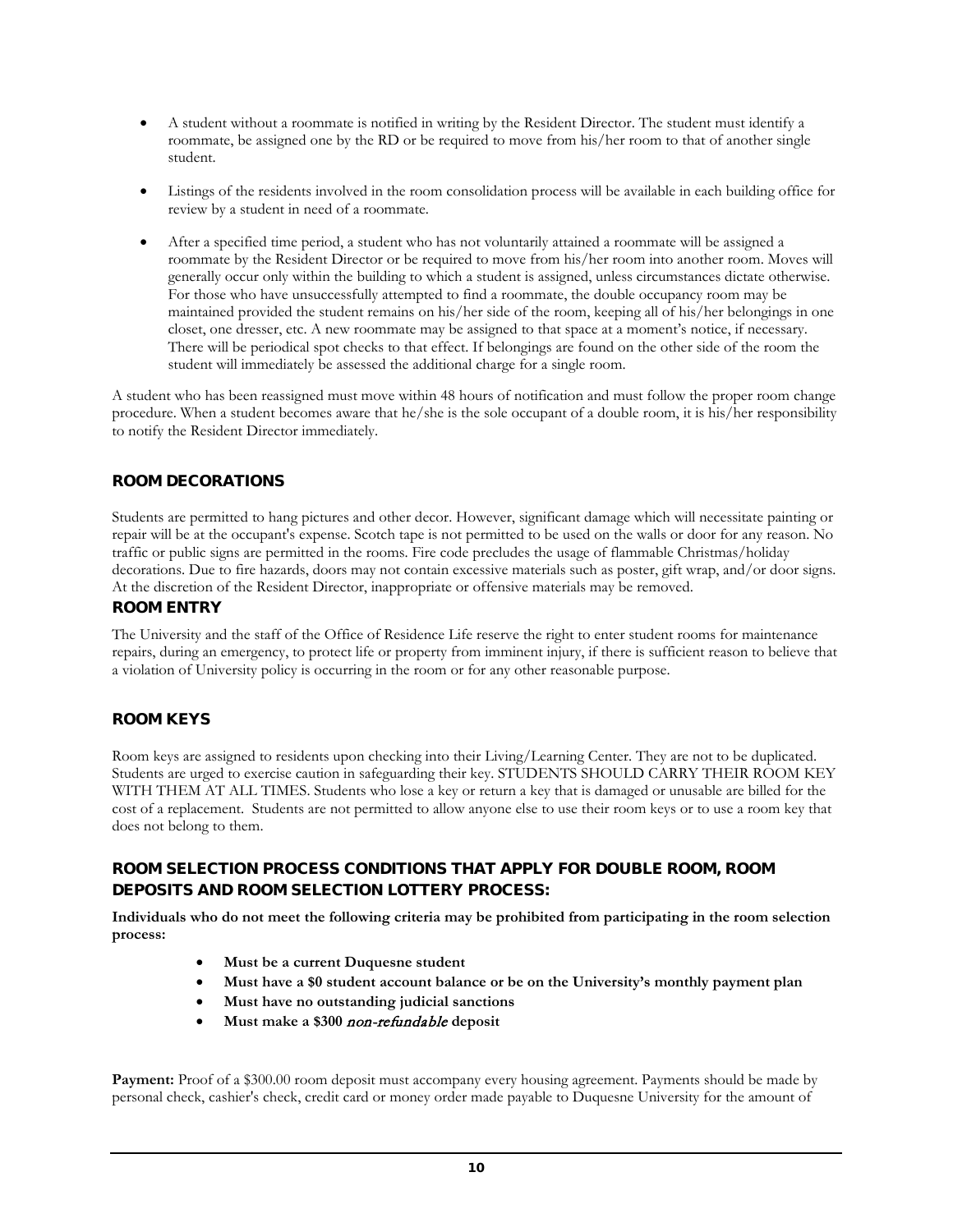\$300.00. The student's account must be paid in full. Any Bureau of Vocation Rehabilitation student(s) receiving scholarships or students having special circumstances which would waive payment of the \$300.00 room deposit, must contact the Office of Residence Life in the Assumption Living/Learning Center prior to their respective sign-up.

**Lottery:** At the lottery, each student will draw a numbered slip from the lottery box. The lower number will determine your place in the line to select a room. All roommates must submit completed applications and their room deposits at the time their number is called. Waiting List: Any student participating in the room selection lottery who does not get a room in their desired building can be placed on a waiting list for housing for the next academic year.

**Cancellation:** If you participate in the selection process and decide not to live in the Living/Learning Center for the academic year, notify the Assistant Director of Residence Life IN WRITING prior to the first day of class in August. Please not that the \$300.00 deposit is non-refundable. Additional penalties will be assessed if the cancellation is made after the first day of classes. Please read your housing agreement carefully. The agreement is binding for a one academic year period (fall and spring semesters).

# <span id="page-10-0"></span>ROOMMATE CHANGE POLICY AND PROCEDURES

When problems with roommates occur, students are encouraged to make an effort to resolve their conflicts. Before a room change can be made, the following procedure must be followed:

- Both roommates must meet together with their R.A. to discuss their concerns.
- The residents will create a contract with their R.A., designed to resolve specific needs/concerns of both roommates.
- The roommates must make every effort to abide by this contract for a minimum of one week.
- If roommate differences are still irreconcilable at the end of the one week contract period, both roommates must again meet with their R.A. to discuss a room change.
- It is the resident's responsibility to present a room change alternative. All residents involved in the prospective room change must have prior knowledge of the impending change and agree to the proposed change.
- Upon approval, rooms must be inspected by the R.A. prior to the move. Residents who are changing rooms are responsible for making arrangements to be properly checked out of his/her room, including room inspection by a Resident Assistant. NO ROOM CHANGE MAY BE INSTITUTED WITHOUT FOLLOWING PROPER PROCEDURES OR WITHOUT THE RESIDENT DIRECTOR'S APPROVAL.

#### <span id="page-10-1"></span>SINGLE ROOMS

A very limited number of single accommodations are available to students. Students requesting single rooms are charged an additional fee for this privilege. Students seeking single room occupancy are assigned priorities the same as any other assignment unless special privileges are granted by the Office of Residence Life, due to health problems, e.g. respiratory ailments, visual and/or other physical handicap, etc.

*Costs:* Costs for labor, repair or replacement of damaged items is determined in conjunction with Physical Plant/Maintenance personnel. A list of suggested vandalism/damage costs follows. These prices may fluctuate as labor or material costs fluctuate.

# <span id="page-10-2"></span>**TELEPHONES**

Phone service will be provided in student rooms only upon request. All rooms in Brottier Hall will continue to have telephone dial tone service. Visit Student [Telephone Services](http://www.sts.duq.edu/) (STS) for more information.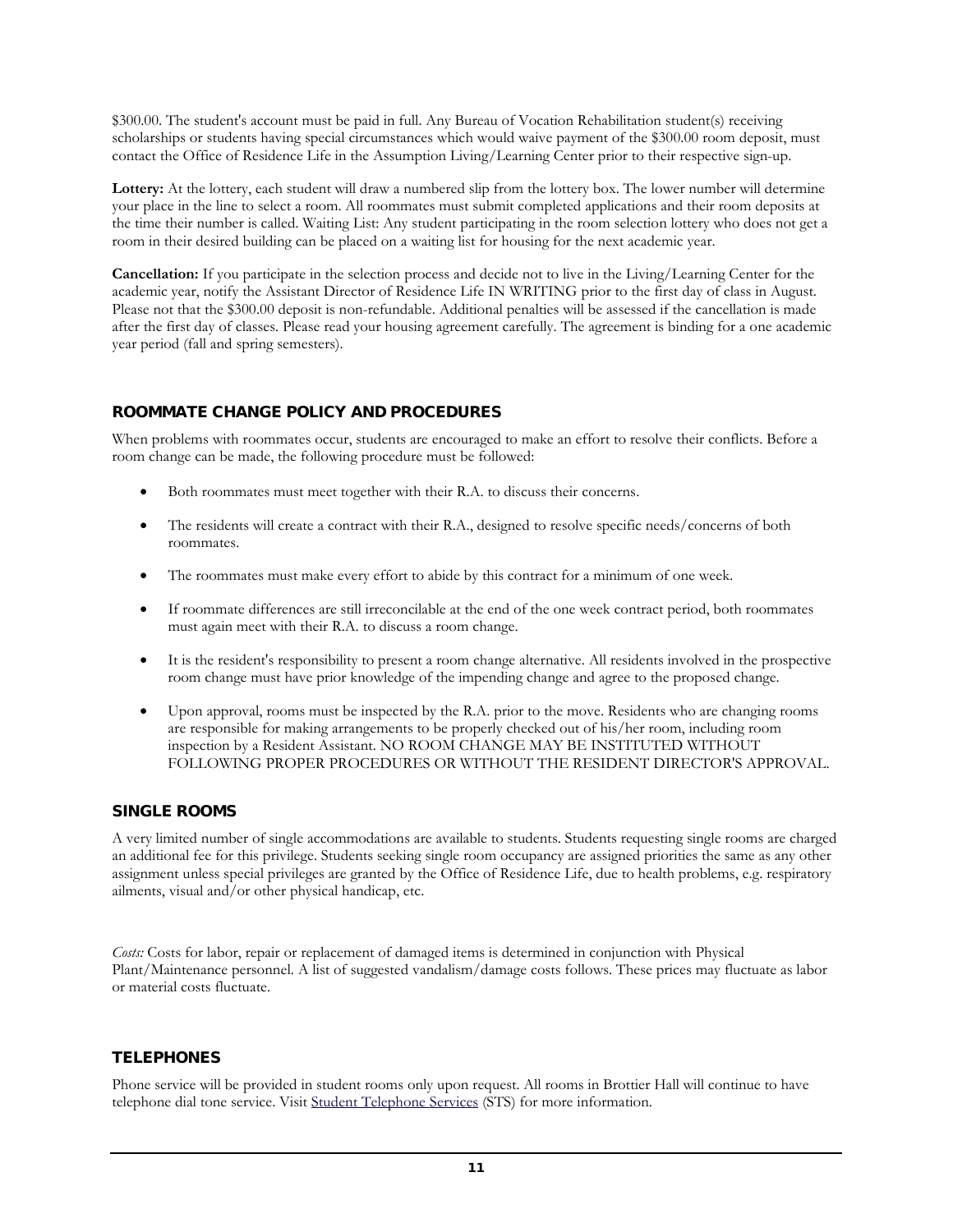# <span id="page-11-0"></span>Living Learning Center Policies

# <span id="page-11-1"></span>**ALCOHOL**

All matters relating to alcohol are governed by the Pennsylvania Liquor Code and related state statutes. As members of the general public of the Commonwealth, students are expected to have a full knowledge of these laws. As members of the resident student body, students are required to observe Pennsylvania laws.

The drinking age in this state is 21 years or over. No person under 21 years of age is permitted to consume, transport, possess, or be in the presence of any alcoholic beverage. Failure to comply will result in disciplinary action.

It is permissible to have beer or malt beverages in cans, wine, and liquor in individual rooms if the student is 21 years of age or older and all persons in the room are 21 years of age and older. In no event are kegs, beer balls, bottled beer or malt beverages, boxed wine, bottled wine coolers, premixed alcohol products, or common sources of alcohol permitted in the living area of the Living/Learning Center.

Alcoholic beverages are NOT permitted at any time, for residents under 21 years of age, in compliance with the alcohol policy. Freshman students are also prohibited from having full or empty alcohol containers and/or paraphernalia in the Living/Learning Centers. This includes, but is not limited to, cans, bottles, shot glasses, and bongs/funnels.

Students who are 21 years of age or older may register a limited amount of alcohol at the building front desk. Failure to register alcoholic beverages will result in disciplinary action. The amount of alcohol a student of legal age may sign in to the Living/Learning Centers on a weekly basis is as follows:

- One case of beer or malt beverage (cans only); or
- One (0.75 liters) bottle of distilled spirits, i.e. whiskey, bourbon, vodka, etc.; or
- One bottle of wine (1.5 liter).

All of the above must be in their original containers with clearly marked labels.

Students who are of legal age for alcohol use may not have open containers of any kind in common areas, lounges, hallways, elevators, etc. The alcohol which they check in is intended for their personal, individual use in their own rooms only. Residence Life staff members have the right to revoke any drinking privileges at any time at their own discretion. Any alcohol or alcohol-related accessories (taps, kegs, etc.) confiscated by a Residence Life staff member will not be returned. Alcohol-related behavior which is harmful to the person consuming the alcohol or to others or which is disruptive to the community will also be considered a violation of alcohol policy.

All students of legal drinking age are responsible for their actions while drinking alcoholic beverages, including being intoxicated while being in public. Any student may be cited by a University official for public intoxication. It is to the University official's discretion whether or not a student may be considered publicly intoxicated. Public intoxication includes, but is not limited to, endangering the safety of other students or the self.

All alcohol policy violations will result in disciplinary action and/or educational programming by Duquesne CARES.

# <span id="page-11-2"></span>ARSON

Setting any materials on fire will result in severe disciplinary action which may include suspension or expulsion from the Living/Learning Centers and possibly criminal prosecution.

#### <span id="page-11-3"></span>**BICYCLES**

No bicycles are allowed to be attached to railings outside of the Living/Learning Centers, as they block fire escapes and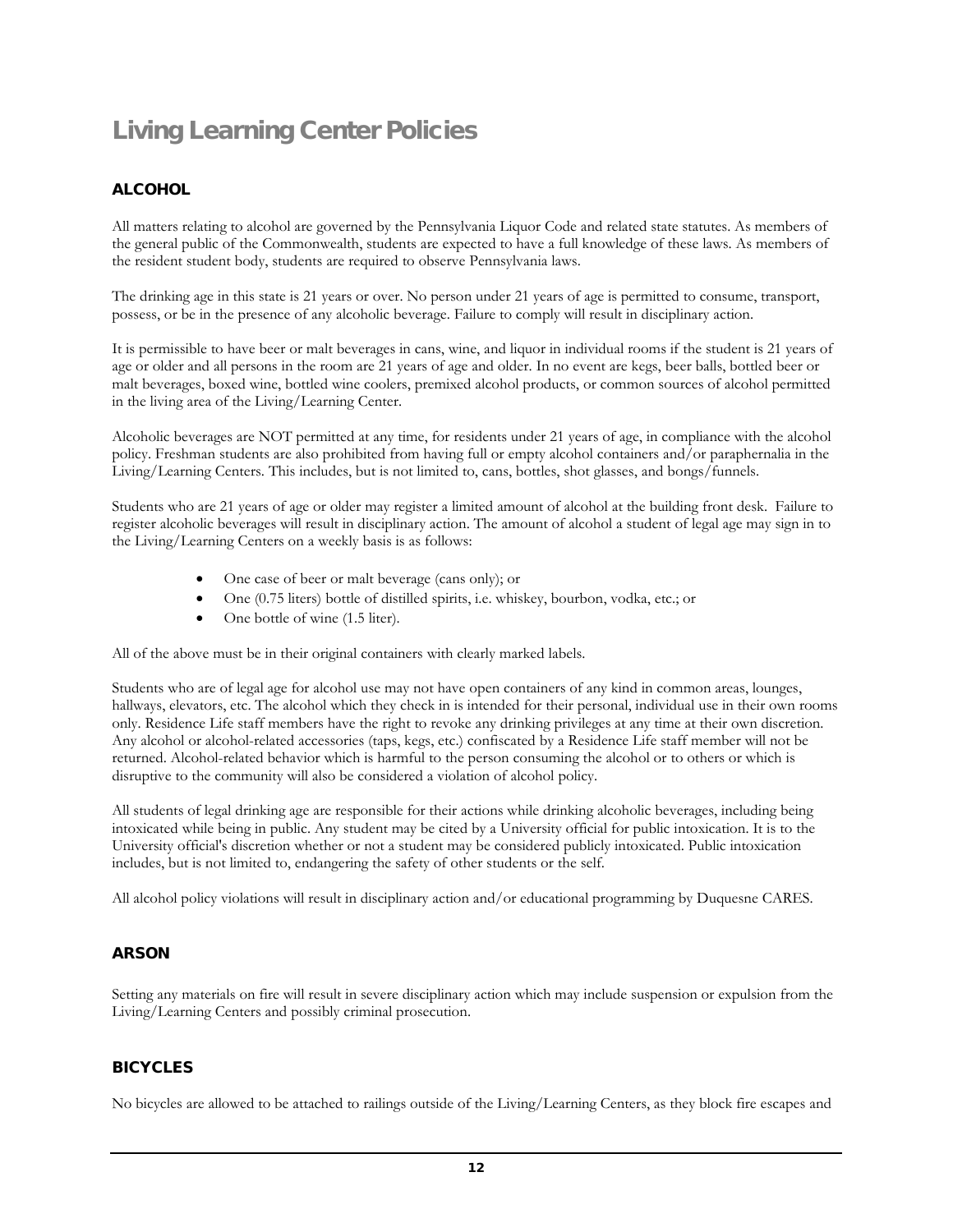sidewalks. They will be removed if secured there. Bicycle racks are provided in front of Towers and St. Ann's Living/Learning Centers.

# <span id="page-12-0"></span>COMPUTER CONNECTIONS

In order to maintain the integrity of the Duquesne University computing network, resident students may not contract with any third-party internet service providers (including, but not limited to, Comcast, Earthlink, Verizon, NetZero, etc.) to obtain internet service. As an additional security measure, students may not connect any type of wireless equipment to the network ports in the Living Learning Centers.

For more information, contact the CTS Help Desk at 412.396.4357, or visit their website [here.](http://www.technology.duq.edu/net/policies)

#### <span id="page-12-1"></span>DRUGS

The University strictly adheres to the federal and state laws, which prohibit the distribution or use of controlled substances. Students illegally possessing illicit drugs or paraphernalia, distributing or using a controlled substance will be subject to disciplinary action and possible criminal prosecution. In specific cases involving marijuana, the enforcement policy has been clarified to state that the detection of the odor of marijuana can constitute a violation. Failure to comply will result in disciplinary action and/or educational programming by Duquesne CARES. Students who are found to possess, use or sell heroin may face immediate suspension or expulsion from the University.

#### <span id="page-12-2"></span>DU CARDS (CAMPUS IDENTIFICATION)

Students must carry their DU Card at all times. Building security regulations require that DU Cards be swiped and displayed to gain access to the Living/Learning Center. A student that fails to properly present and swipe his/her Duquesne ID upon entering the Living/Learning Center is subject to verification procedures and judicial sanctions. In addition, any individual attempting to enter a Living/Learning center with a non-current Duquesne ID Card is subject to judicial action. The card will be confiscated and returned to the ID Center.

Any University staff member, at any time, can ask any student to present his/her DU Card. Failure to present your card upon request will result in disciplinary action. Altering or forging DU Cards, providing false, or misleading information, or using a card that belongs to another student are expressly forbidden. In addition, students are not permitted to allow anyone else to use their DU Cards.

#### <span id="page-12-3"></span>FIGHTING

#### Resident Students:

Any resident student(s) engaged in a physical fight in or near any Living/Learning Center with another individual(s) will at minimum have their visitation rights suspended from all Living/Learning Centers and will face judicial action. Students will be monetarily accountable for any physical damages or bills related to the incident.

#### Non-Resident Students:

<span id="page-12-4"></span>Any nonresident student(s) engaged in a physical fight in or near any Living/Learning Center with another individual(s) will result at minimum in a suspension of his/her visitation rights for all Living/Learning Centers and will face further Judicial action. Non-students may face legal action and/or be removed from campus. Non-Students Any non-student(s) in a physical fight in or near any Living/Learning Center with another individual(s) will have his/her visitation rights suspended from all Living/Learning Centers for a period of time decided by the Resident Director and may be subject to police action. Non-students may face legal action and/or be removed from campus.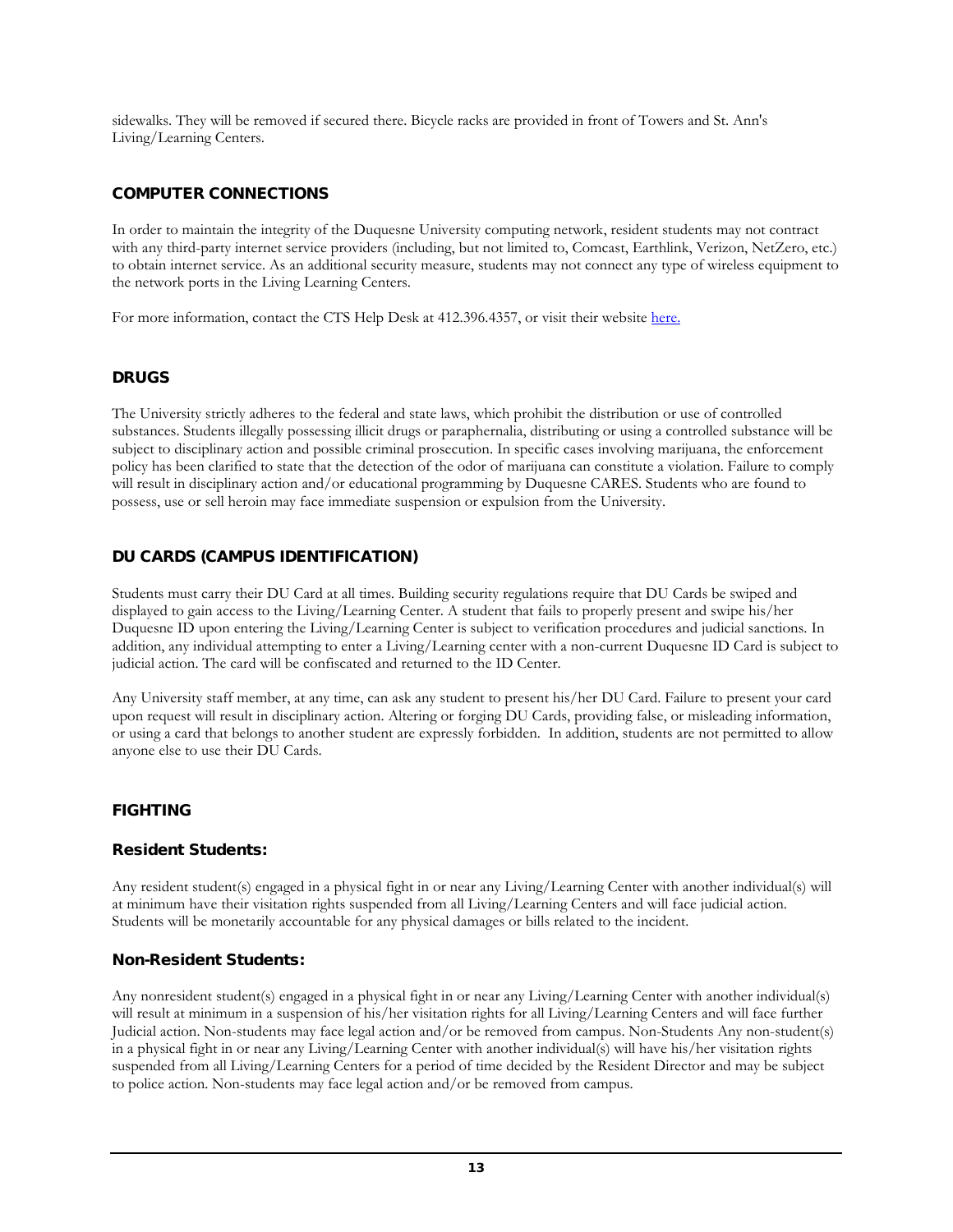#### FIRE ALARMS

In the event of an alarm, all residents and guests must evacuate the Living/Learning Center. Tampering with or setting off an alarm will result in severe disciplinary action which may include suspension, expulsion and/or a fine. Refusal to evacuate also jeopardizes the safety of police/fire personnel and will result in disciplinary action. Residence Life staff reserves the right to enter rooms to insure that all have evacuated. Applicable local, state and federal laws apply to tampering with fire equipment or failure to evacuate.

Residents are required to vacate the living area immediately at the sound of an alarm. Students must respond to every alarm as if an emergency situation exists. During fire alarms the City of Pittsburgh Fire Department takes charge of the living area. Students and guests of students must comply with any request from Residence Life, the fire department, or police personnel, without discussion, during any fire alarm.

#### Fire Equipment:

Unauthorized use or tampering with emergency or safety equipment is strictly prohibited. Illegal use of fire alarms, fire hoses, extinguishers, trouble detectors, and fire doors is a violation of state and local law which jeopardizes the safety of other residents. Violation of any of the above will result in disciplinary action, including a fine.

#### Fire Drills:

Fire drills are held periodically. Safety practices during these drills are to be taken seriously. All students are required to leave the building during a fire drill or face severe disciplinary action.

#### <span id="page-13-0"></span>FIREWORKS

Pennsylvania State Laws forbid the use of firecrackers or fireworks. Possession or use will result in disciplinary action. Throwing firecrackers, bottle rockets or anything from a window is strictly forbidden since this can lead to a serious incident. A fine and/or suspension will result from this act.

#### <span id="page-13-1"></span>FURNITURE

Furniture must remain in the room, rest on the floor, and may not be suspended or placed on supports. It may not be moved from one room to another. Each piece of furniture in your room is inventoried and you are responsible for it. You and your roommate will be responsible and must pay for missing or damaged furniture and/or be assessed a fine. All provided furniture must remain in the room. Students are not permitted to take furniture from other rooms. Furniture that is attached to the floor or walls of a room may not be moved. Study carrels may not be removed.

Furniture provided for lounges and recreational areas MAY NOT be moved into student rooms. A fine will be assessed for each prohibited piece of furniture found in your room.

#### <span id="page-13-2"></span>HALL SPORTS

The playing of sports e.g., baseball, basketball, football, hockey, soccer, frisbee, the riding of a skateboard, bicycle, roller skates, rollerblades, etc., and the throwing of water in the living area is prohibited. Storage of sporting equipment (i.e. bicycles) is not permitted in public areas (i.e. lounges, hallways, bathrooms, etc.). Sports items or equipment may be confiscated until judicial review.

#### <span id="page-13-3"></span>HARASSMENT/ ABUSE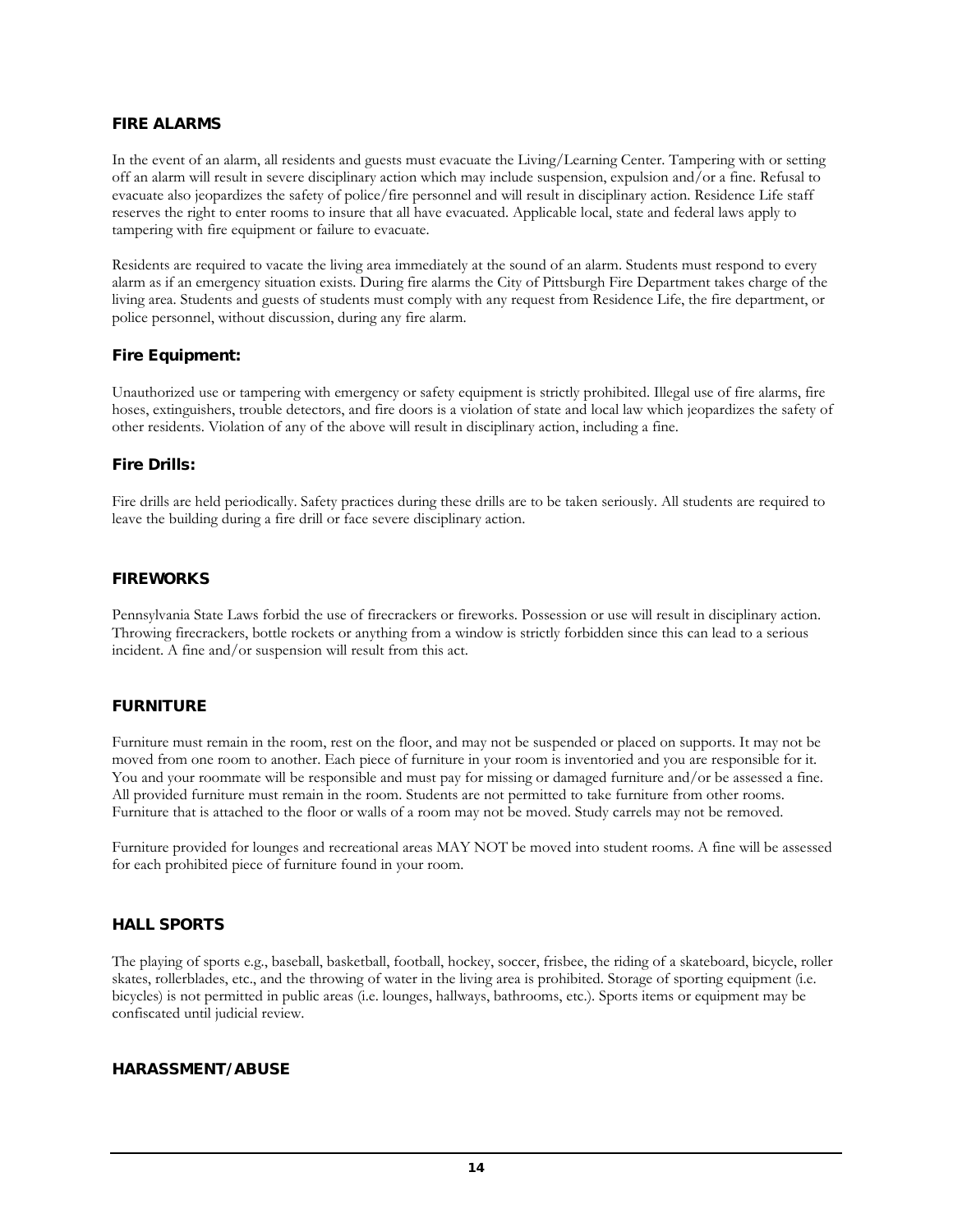Physical abuse, verbal abuse, harassment, intimidation, invasion of privacy of any person, or conduct which threatens to endanger the health, safety, or well-being of any person is expressly forbidden and will result in appropriate disciplinary action, including possible suspension/expulsion and/or legal action. Harassment of or lack of cooperation with University personnel (i.e. Resident Assistants, University Police, or student aides, etc.) will not be tolerated and full disciplinary action will be taken. Use of telephones or e-mail to communicate harassment or threats, or to intimidate another person, is likewise prohibited.

Duquesne University and the Office of Residence Life will not accept any harassment of students based upon the student's race, color, gender, age, creed, religion, marital status or physical or mental disability. Such harassment is unacceptable and will result in judicial action against the offender.

# <span id="page-14-0"></span>ILLEGAL ENTRY AND EXIT

No student may enter or exit a Living/Learning Center through fire doors or windows. No student may enter a building with forged or altered identification. No student may enter without showing proper identification. Any student found illegally entering or exiting a building will lose his/her visitation privileges and face additional judicial action.

#### <span id="page-14-1"></span>NOISE

Excessive noise or behavior that disturbs others, endangers personal safety, or violates the desired standards of quiet conducive to study or sleep is not permitted. Accordingly, the unsafe and/or irresponsible use of electronic equipment radios, stereos, video games, etc. - may be ample reason for confiscation of such equipment until judicial review. Sanctions are at the discretion of the Resident Director and may result in a fine.

#### PAINT POLICY

Residents are not permitted to paint in the buildings. If the paint in a room is in poor condition due to wear and tear, residents may contact their Resident Director. The Resident Director may contact the Physical Plant Department for consideration for repainting. Please note that keeping the walls in good condition is the residents' responsibility and damage charges may be imposed due to student negligence. Students may paint approved designs on common area walls with permission from the Resident Director only.

#### <span id="page-14-2"></span>**PETS**

No animals are permitted in Duquesne University Living/Learning Centers. Animals will be removed immediately and there may be possible restitution for costs incurred. Exception may be made through the Resident Director for fish contained in approved small capacity fishbowls or tanks. Resident students may be asked to remove these items during holiday or break periods.

#### <span id="page-14-3"></span>PROHIBITED ITEMS

The following items are prohibited in Duquesne Living/Learning Centers:

- refrigerators larger than 3 cubic feet capacity
- ceiling fans
- lofts or bed risers
- live trees
- locks or alarms not provided by the University
- motor/motorized vehicles
- paint
- open flames, including burning incense and potpourri
- water beds
- non-UL-approved appliances
- fireworks of any kind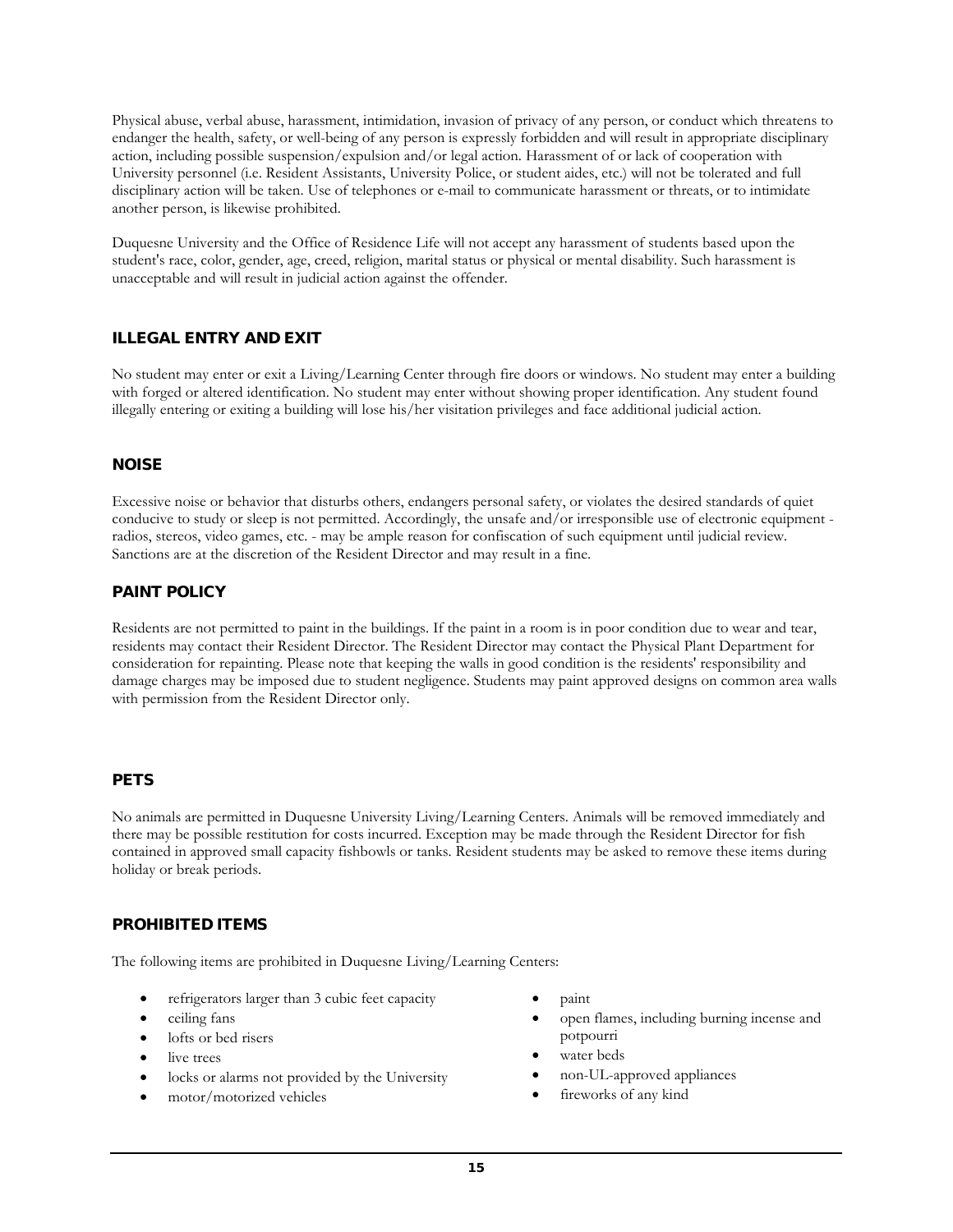- weapons
- any item suspended from walls or ceilings, or placed above ceiling tiles
- candles
- halogen lamps
- alcohol containers/paraphernalia (freshman halls/students)
- cinder blocks
- glass containers
- herbal cigarettes
- hand-held laser pointers.
- paintball, BB, or pellet guns
- hookahs

Residence Life staff may prohibit any other items that may cause a health and/or safety concern.

#### <span id="page-15-0"></span>QUIET HOURS

All residents must observe quiet hour regulations. The hours between 8:00 p.m. and 8:00 a.m., Sunday through Thursday; and midnight through 8:00 a.m. on the weekends are to be reserved for quiet study and sleep.

All Stereos must be turned off at midnight (12am) on weeknights (Sunday through Thursday) and 2am on weekends (Friday throughout Saturday). Students must use headphones if they want to listen to music after these times. Failure to comply with policy will result in fines and removal of all stereo equipment from the room. Continued abuse of this policy may result in suspension from the Living/Learning Centers.

Quiet hours must also be observed in common areas and lounges. Loud stereos, televisions and other distracting noises will not be tolerated and will result in disciplinary action. Extended quiet hours are in effect during exam periods.

Failure to give 24 hour consideration to others will not be tolerated and will result in judicial review. Residents are encouraged to ask for cooperation from others in maintaining these standards of quiet. Further assistance is available from Residence Life staff members.

#### REMOVAL OF FOOD

Students may not remove food, dinnerware, or other items from the University Dining Halls, except as allowed by ARAMARK. Removing any item may result in disciplinary action.

#### <span id="page-15-1"></span>ROOFS

Students and their guests are not permitted on the roofs of any of the Living/Learning Centers. Violators are subject to disciplinary action.

#### <span id="page-15-2"></span>ROOM RESPONSIBILITY

It is necessary to emphasize the responsibility that each student must assume for his/her room. Each student is responsible for any activity or any violation that occurs in his/her room whether or not he/she is present.

#### <span id="page-15-3"></span>ROOM KEYS

Room keys are not to be duplicated. Students are urged to exercise caution in safeguarding their key. STUDENTS SHOULD CARRY THEIR ROOM KEY WITH THEM AT ALL TIMES. Students who lose a key or return a key that is damaged or unusable are billed for the cost of a replacement. Students are not permitted to allow anyone else to use their room keys or to use a room key that does not belong to them.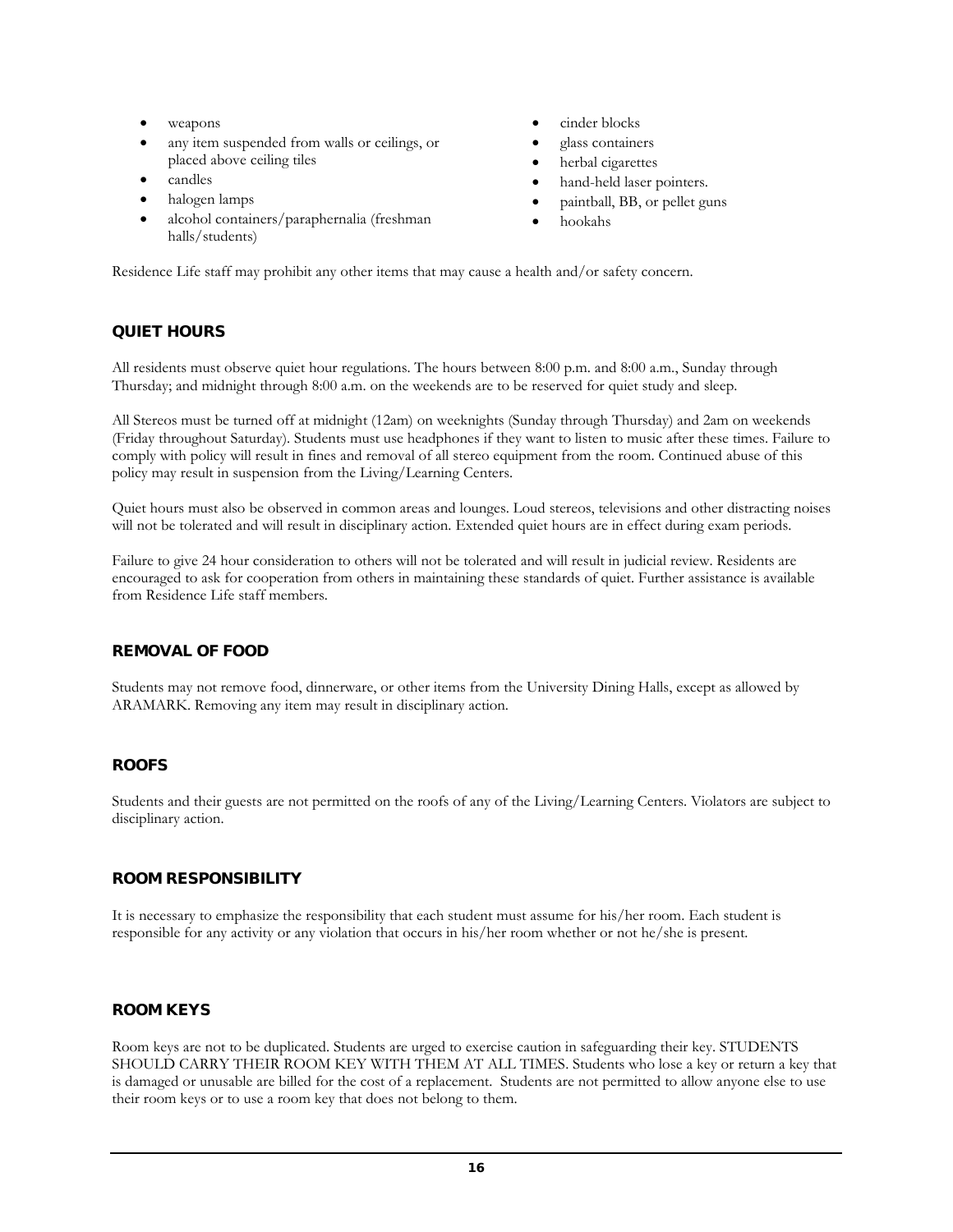#### <span id="page-16-0"></span>SECURITY SCREENS

Any student caught vandalizing or removing screens will pay a replacement and installation fee, a fine, and face disciplinary action. Residents of a room are responsible for any damage done to a screen.

#### <span id="page-16-1"></span>SEXUAL CONDUCT

As an institution founded in the Catholic tradition, the University does not condone sexual relationships outside of marriage. A genuine and complete expression of love through sex requires a commitment to living and sharing of two people in marriage. For these reasons, the following policies have been established:

Cohabitation: Cohabitation is not permitted in the Living/Learning Centers. Overt sexual behavior and/or overnight visitation by a member of the opposite sex represent a flagrant violation of the visitation policy. Pregnancy: While the university is founded in Catholic tradition, it is also our mission to support our students. In the case of pregnancy, we encourage students to continue their studies and retain on-campus housing. Referrals to prenatal health care and other supportive services are available in the Health Services Office, located in the Duquesne Union.

Counseling: Should a student find him/herself in need of counseling for sexual health, sexual orientation, sexual assault or other sexuality issues, many services are available to that student. Professionals in the following departments are also available for consultation:

| Spiritan Campus Ministry     | 412.396.6020 |
|------------------------------|--------------|
| University Counseling Center | 412.396.6204 |
| University Health Services   | 412.396.1650 |

#### <span id="page-16-2"></span>SMOKING POLICY

All Living Learning Centers are smoke free.

#### <span id="page-16-3"></span>SOLICITING AND SELLING

#### <span id="page-16-4"></span>Door-to-door Selling or Solicitation:

Door-to-door selling or solicitation is not authorized. Residence Life staff or Duquesne University Police should be notified of the presence of any solicitors or salespersons. Trespassers may be subject to arrest and persecution. Door to door soliciting includes distribution of advertising materials to student rooms.

#### <span id="page-16-5"></span>Soliciting or Selling in Lobbies:

Soliciting or selling in lobbies or other common areas by campus groups is permitted with permission from the Resident Director. Operation of a Business: No resident or nonresident is permitted to solely operate or participate as a member of any for-profit or not-for-profit business, whether dealing in the sale of good(s) or service(s), in the Living/Learning Centers or within the Residence Life area without the express permission of the Director of Residence Life. Additionally, no resident or nonresident is permitted to install additional phone, fax, or computer connections in the Living/Learning Centers without the express permission of the Director of Residence Life.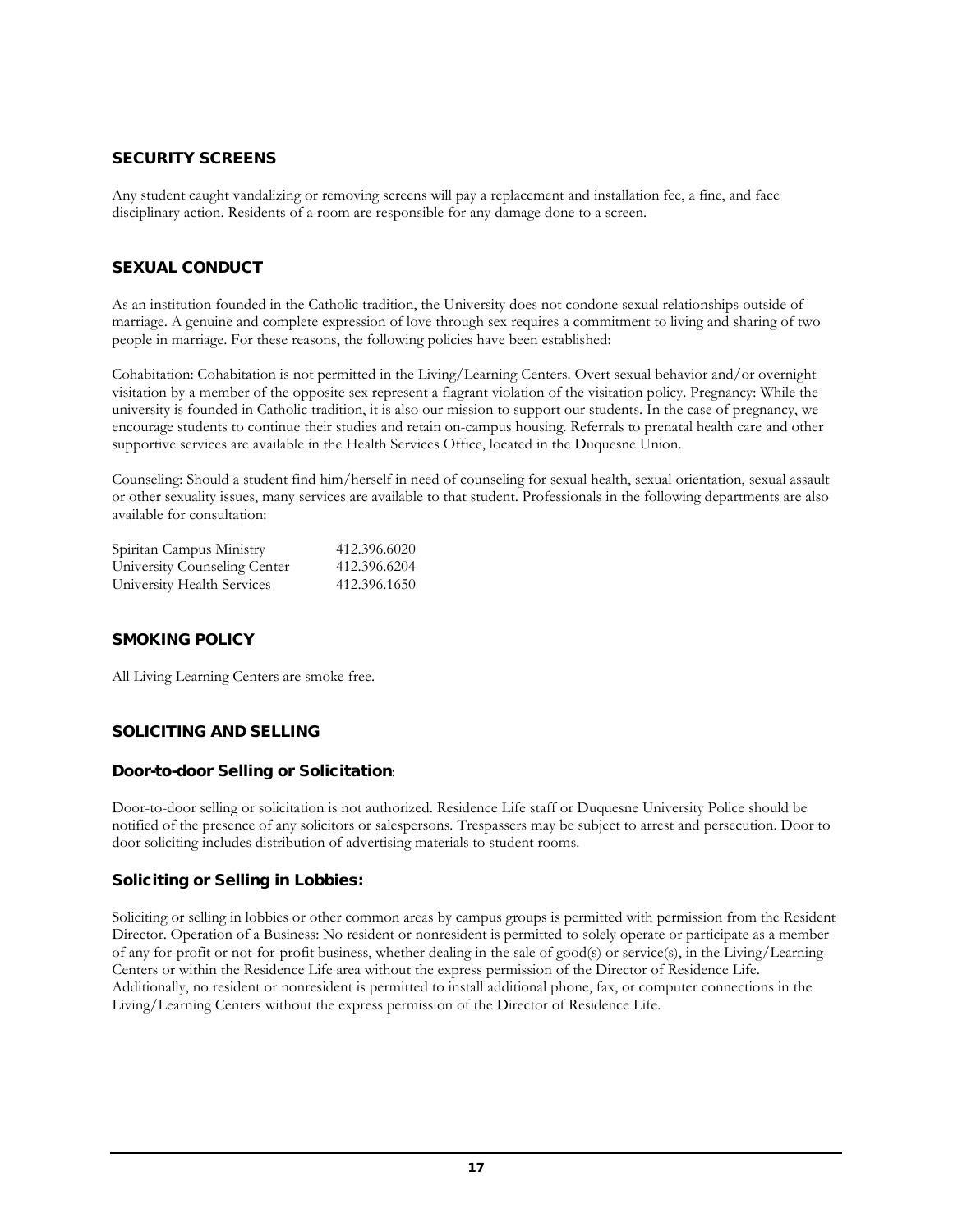# <span id="page-17-0"></span>VISITATION POLICY

Guests may be present in the Living Learning Centers as follows:

| <b>FRESHMEN:</b> | Sunday - Thursday | $12:00\text{PM}$ (noon)-12:00AM (midnight) |
|------------------|-------------------|--------------------------------------------|
|                  | Friday - Saturday | $12:00PM$ (noon) - $2:00AM$                |
|                  |                   |                                            |

UPPERCLASS: Sunday - Saturday 8:00AM - 2:00AM

All guests must present photo identification.

Visitation: Visitation is defined as the time period that residents are permitted to have guests visit their room or living areas. The visitation policy of Duquesne University is based on our mission statement's attention to moral and spiritual values, which flows from Catholic teaching regarding the human dignity of all people, including their sexuality and relationships with others. Catholic teaching regards marriage as the only rightful place for sexual intercourse and other sexual behaviors. Therefore, cohabitation and overt, extra-marital sexual behavior represent flagrant violations of the visitation policy.

As an institution founded in the Catholic tradition, the University does not condone sexual relationships outside of marriage. A genuine and complete expression of love through sex requires a commitment to living and sharing of two people in marriage. Please review the following information on [Sexual Integrity.](http://www.sexualintegrity.duq.edu/)

The visitation policy also considers the rights of resident students to have access to their living space, in accordance with all applicable policies, and to the safest, most harmonious living conditions possible. Therefore, a roommate's desire for privacy, safety, and normal use of his/her living space supercedes all guest privileges.

The following policies are written with these principles in mind:

Residents of Living Learning Centers are not permitted to escort working media into the residence areas without approval of Public Affairs. Approval may be obtained by calling 412-396-6050.

Actions of guests are the direct responsibility of the host student. Guests are responsible for all policies and procedures as outlined in both the [Code of Student Rights, Responsibilities and Conduct,](http://www.studentlife.duq.edu/studenthandbook/17_codebook.html) and this publication. Guests may be asked to leave the residence halls at any time should they violate a policy or disrupt in any manner the campus community.

#### <span id="page-17-1"></span>FRESHMAN STUDENT VISITATION

Freshmen residents may sign guests in between 12PM (noon) and 12AM (midnight). This includes both Duquesne students and non-Duquesne guests.

- All guests must be properly signed out by 12AM (midnight) Sunday through Thursday, and by 2AM on Friday and Saturday nights.
- Guests of the same gender may stay beyond midnight (2AM on Friday and Saturday nights), if they are signed in prior to midnight, there is mutual consent of roommates, they have completed an Overnight Guest Pass, and the University's policies on cohabitation/sexual behavior are followed.
- Freshmen residing in St. Ann's may visit residents of the opposite wing during regular hours, but must be escorted at all times.
- Freshmen may not have opposite sex, upperclass residents on their floors, in their lounges or in their rooms after normal visitation hours.

#### <span id="page-17-2"></span>UPPERCLASS STUDENT VISITATION

Residents may sign in any guests between 8AM and 12AM (midnight). This includes both Duquesne students and non-Duquesne guests.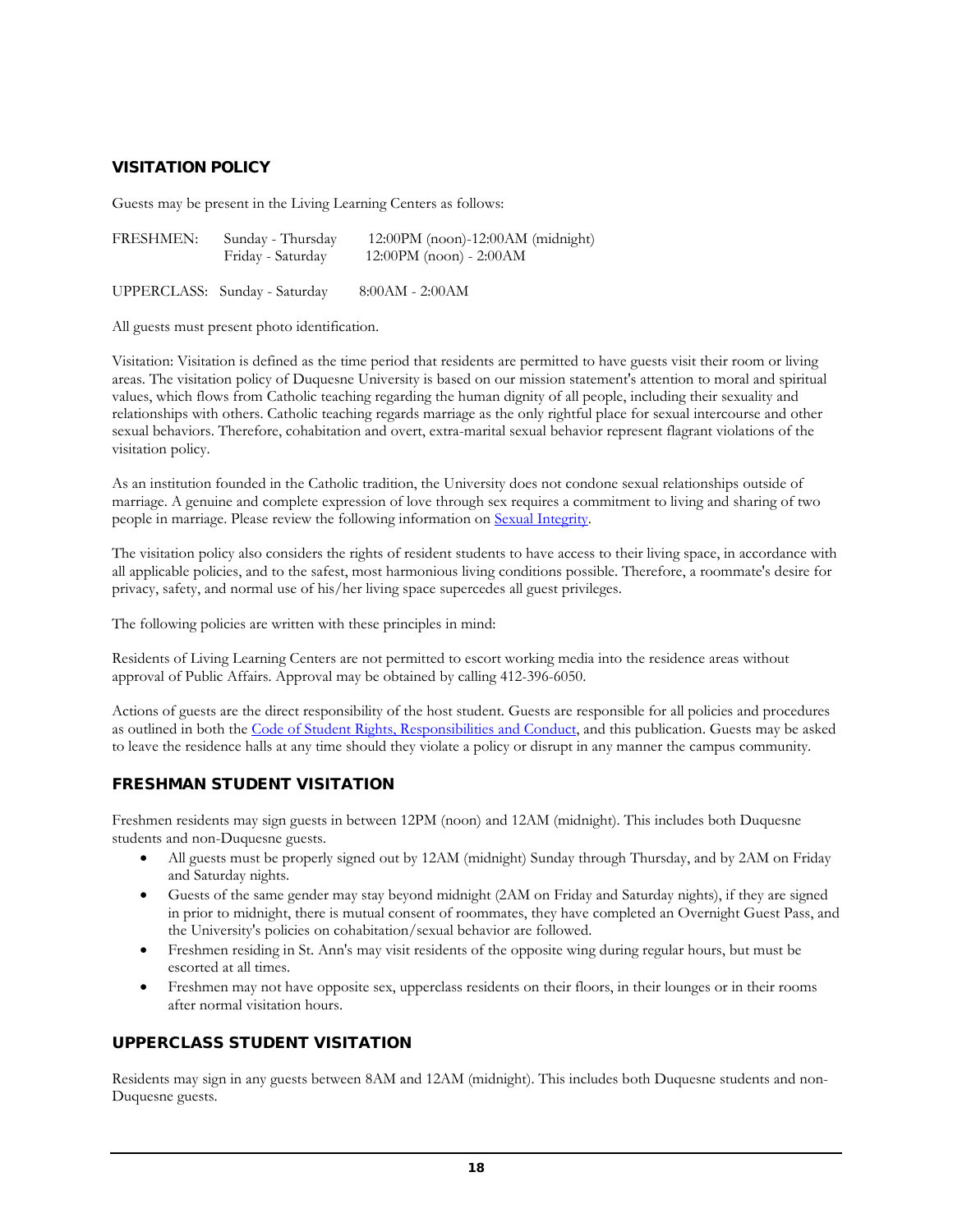- All guests must be properly signed out by 2 AM.
- Guests of the same gender may stay beyond 2 AM, if they are signed in prior to midnight, there is mutual consent of roommates, they have completed an Overnight Guest Pass, and the University's policies on cohabitation/sexual behavior are followed.

#### <span id="page-18-0"></span>FAMILY MEMBERS

#### Spouses:

Resident students may have immediate family members, including spouses, as overnight guests. Any spouse visiting overnight must have prior permission of the Resident Director. Permission must be obtained during weekday office hours. Permission of the roommate(s) is also required.

Space permitting, the spouse of a married student may live in Brottier Hall with the student. The University does not otherwise offer housing for neither family members nor children of a student.

#### Siblings

Same-sex siblings between the ages of 5 and 16 are permitted to stay as overnight guests. Opposite-sex siblings over the age of 5 require an overnight guest pass to be filled out in the presence of the Resident Director during regular office hours. All roommates must be present at this meeting with the Resident Director.

#### Children

Children under the age of 5 may visit during regularly specified visiting hours. Children under the age of 5 may not spend the night in a Living/Learning Center.

# <span id="page-18-1"></span>SIGNING IN A GUEST

Guests must present a photo ID when signing into a residence hall. Hosts must present a valid DU Card when signing in a guest.

Desk personnel will keep the host's ID at the front desk of St. Ann, St. Martin, Assumption and Vickroy halls until the host properly escorts his/her guest to be signed out. In the Duquesne Towers and Brottier Hall, the Guest's ID will be kept at the front desk.

The host student must escort all guests at all times while in the Living/Learning Center and accept responsibility for the guest's behavior.

Each resident student is permitted to sign in a maximum of 3 guests at any given time within visitation hours and according to visitation policies.

#### <span id="page-18-2"></span>OVERNIGHT GUESTS

Students wanting to host same gender overnight guests should do as follows:

- Receive permission from roommate(s).
- Ensure that visitation policy stipulations are met, including the University policy on cohabitation and sexual behavior.
- Obtain an overnight guest pass. Overnight Guest Passes are available at each Living Learning Center front desk and must be completed by the host prior to midnight.
- Sign the Overnight Guest Pass. The guest must also sign the Overnight Guest Pass upon his or her arrival.
- The Guest must provide a photo ID to be signed into and out of the building.

Completed passes may be picked up at the appropriate front desk after midnight. No new overnight guest passes will be issued after midnight. No more than 2 overnight guests are permitted per room at any time.